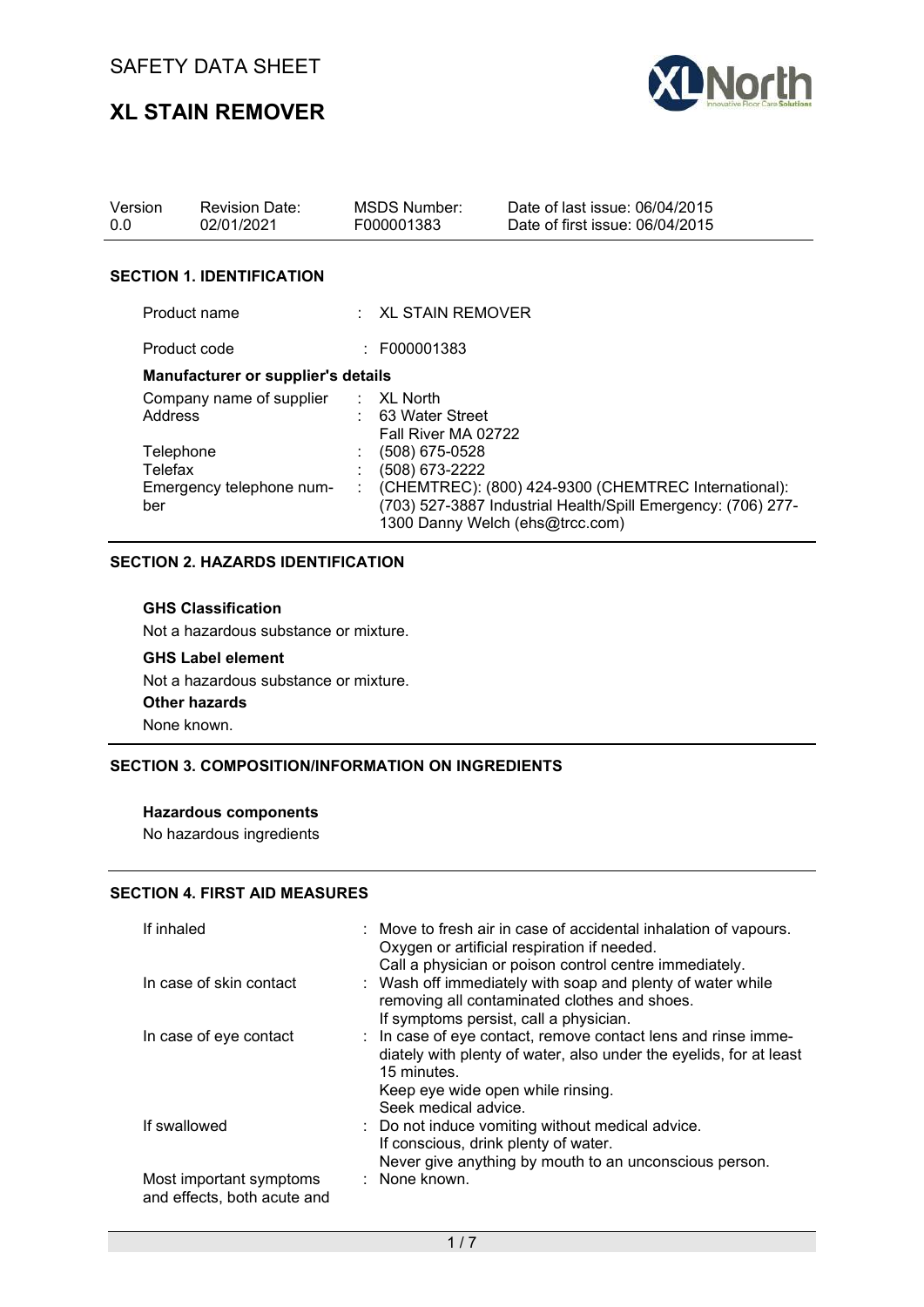# **XL STAIN REMOVER**



| Version | <b>Revision Date:</b> | MSDS Number: | Date of last issue: 06/04/2015  |
|---------|-----------------------|--------------|---------------------------------|
| 0.0     | 02/01/2021            | F000001383   | Date of first issue: 06/04/2015 |
|         |                       |              |                                 |

delayed

#### **SECTION 5. FIREFIGHTING MEASURES**

| Suitable extinguishing media                     | $\therefore$ Foam<br>Carbon dioxide (CO2)<br>ABC powder<br>Water mist                                                                                                                                                                                                                  |
|--------------------------------------------------|----------------------------------------------------------------------------------------------------------------------------------------------------------------------------------------------------------------------------------------------------------------------------------------|
| Specific hazards during fire-<br>fighting        | : Burning produces irritant fumes.<br>Exposure to decomposition products may be a hazard to<br>health.<br>Cool closed containers exposed to fire with water spray.<br>Do not allow run-off from fire fighting to enter drains or water<br>courses.                                     |
| Specific extinguishing meth-<br>ods              | : Use extinguishing measures that are appropriate to local cir-<br>cumstances and the surrounding environment.<br>Use water spray to cool unopened containers.<br>Fire residues and contaminated fire extinguishing water must<br>be disposed of in accordance with local regulations. |
| Special protective equipment<br>for firefighters | : In the event of fire, wear self-contained breathing apparatus.<br>Use personal protective equipment.<br>Exposure to decomposition products may be a hazard to<br>health.                                                                                                             |

### **SECTION 6. ACCIDENTAL RELEASE MEASURES**

| Personal precautions, protec-<br>tive equipment and emer-<br>gency procedures | : Use personal protective equipment.<br>Ensure adequate ventilation.<br>Material can create slippery conditions.<br>Use non-slip safety shoes in areas where spills or leaks can<br>occur.                                                                                                                  |
|-------------------------------------------------------------------------------|-------------------------------------------------------------------------------------------------------------------------------------------------------------------------------------------------------------------------------------------------------------------------------------------------------------|
| <b>Environmental precautions</b>                                              | : Prevent further leakage or spillage if safe to do so.<br>Do not let product enter drains.<br>Do not allow contact with soil, surface or ground water.<br>Do not allow uncontrolled discharge of product into the envi-<br>ronment.                                                                        |
| Methods and materials for<br>containment and cleaning up                      | : Dam up.<br>Soak up with inert absorbent material (e.g. sand, silica gel,<br>acid binder, universal binder, sawdust).<br>Sweep up and shovel.<br>Pick up and transfer to properly labelled containers.<br>Clean contaminated floors and objects thoroughly while ob-<br>serving environmental regulations. |

#### **SECTION 7. HANDLING AND STORAGE**

| Advice on protection against | : The product is not flammable. No special protective measures |
|------------------------------|----------------------------------------------------------------|
| fire and explosion           | against fire required.                                         |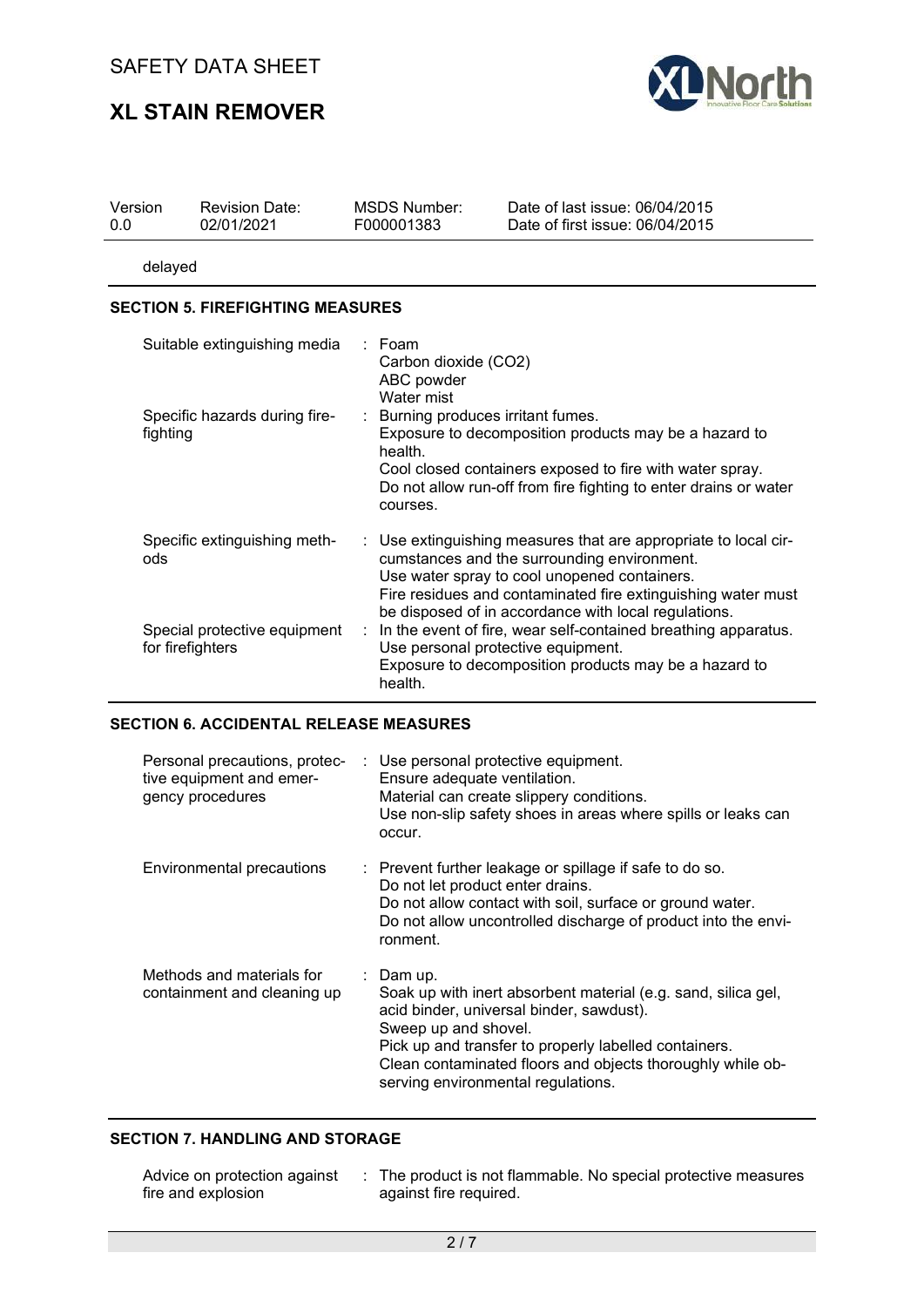# **XL STAIN REMOVER**



| Version<br>0.0              | <b>Revision Date:</b><br>02/01/2021 | MSDS Number:<br>F000001383                                                                                                                                                      | Date of last issue: 06/04/2015<br>Date of first issue: 06/04/2015                           |  |  |
|-----------------------------|-------------------------------------|---------------------------------------------------------------------------------------------------------------------------------------------------------------------------------|---------------------------------------------------------------------------------------------|--|--|
| Advice on safe handling     |                                     | Handle with care.                                                                                                                                                               | : Wear personal protective equipment.                                                       |  |  |
| Conditions for safe storage |                                     | Take care to avoid waste and spillage when weighing, loading<br>and mixing the product.<br>: No smoking.<br>Keep in properly labelled containers.<br>Observe label precautions. |                                                                                             |  |  |
| Materials to avoid          |                                     | ventilated place.<br>$\therefore$ Do not freeze.<br>Keep away from food and drink.                                                                                              | Keep containers tightly closed in a dry, cool and well-<br>Keep away from tobacco products. |  |  |

#### **SECTION 8. EXPOSURE CONTROLS/PERSONAL PROTECTION**

#### **Components with workplace control parameters**

Contains no substances with occupational exposure limit values.

| <b>Engineering measures</b>   |  | : Handle only in a place equipped with local exhaust (or other<br>appropriate exhaust).<br>Maintain air concentrations below occupational exposure<br>standards.                                                                                                                                                                                   |  |
|-------------------------------|--|----------------------------------------------------------------------------------------------------------------------------------------------------------------------------------------------------------------------------------------------------------------------------------------------------------------------------------------------------|--|
| Personal protective equipment |  |                                                                                                                                                                                                                                                                                                                                                    |  |
| Respiratory protection        |  | No personal respiratory protective equipment normally re-<br>quired.<br>When workers are facing concentrations above the exposure<br>limit they must use appropriate certified respirators.<br>Use NIOSH approved respiratory protection.                                                                                                          |  |
| Hand protection               |  |                                                                                                                                                                                                                                                                                                                                                    |  |
| Material                      |  | Impervious gloves                                                                                                                                                                                                                                                                                                                                  |  |
| Eye protection                |  | : Safety glasses with side-shields<br>Tightly fitting safety goggles<br>Face-shield                                                                                                                                                                                                                                                                |  |
| Skin and body protection      |  | : Chemical resistant apron<br>Footwear protecting against chemicals<br>Skin should be washed after contact.<br>Change working clothes after each workshift.                                                                                                                                                                                        |  |
| Protective measures           |  | : Avoid contact with skin.<br>When using do not eat, drink or smoke.<br>Personal protective equipment comprising: suitable protective<br>gloves, safety goggles and protective clothing<br>The type of protective equipment must be selected according<br>to the concentration and amount of the dangerous substance<br>at the specific workplace. |  |
| Hygiene measures              |  | Do not smoke.<br>Keep away from food and drink.<br>Avoid contact with skin, eyes and clothing.<br>Change working clothes after each workshift.                                                                                                                                                                                                     |  |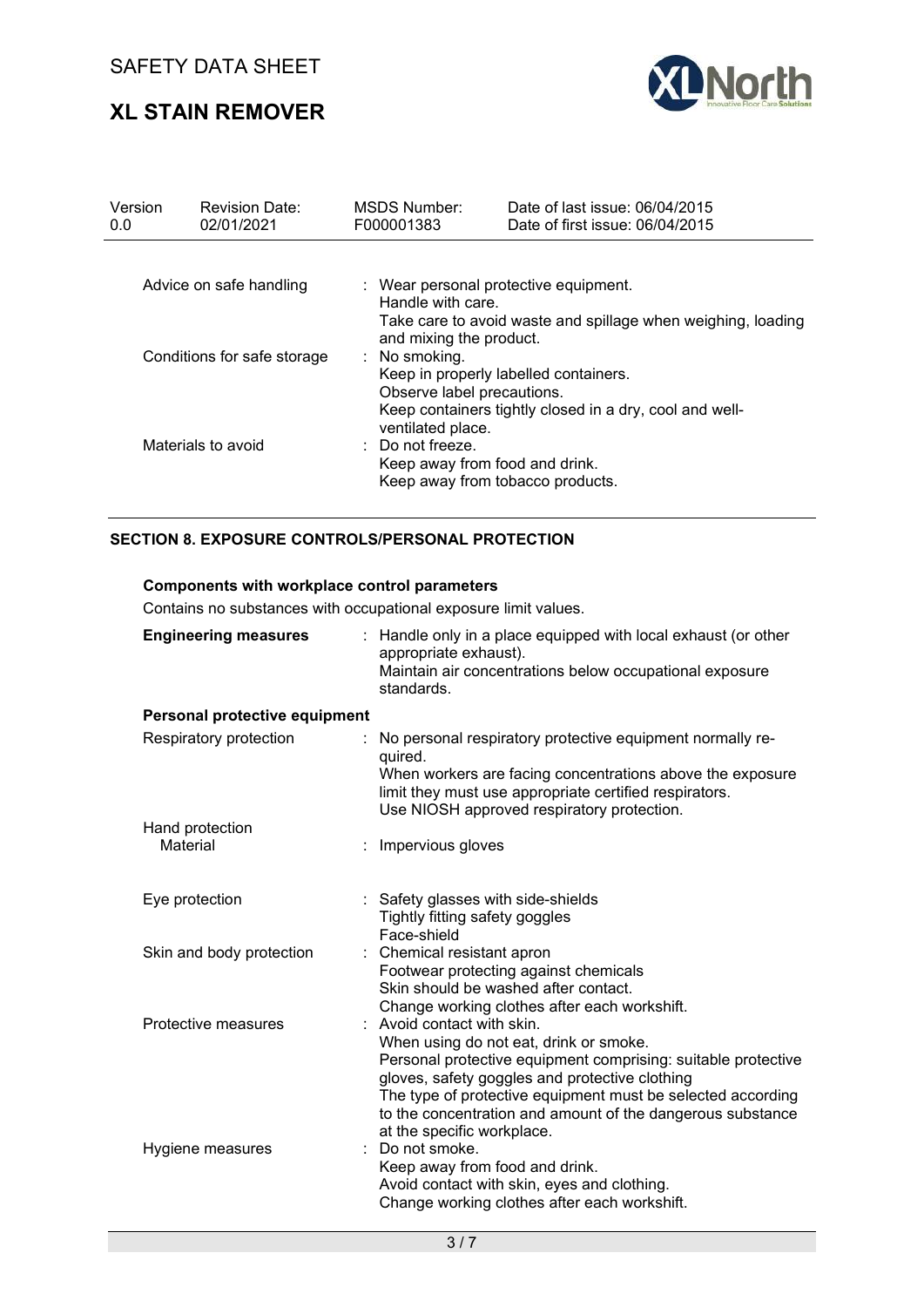# **XL STAIN REMOVER**



| Version | <b>Revision Date:</b> | MSDS Number: | Date of last issue: 06/04/2015  |
|---------|-----------------------|--------------|---------------------------------|
| 0.0     | 02/01/2021            | F000001383   | Date of first issue: 06/04/2015 |
|         |                       |              |                                 |

Remove and wash contaminated clothing and gloves, including the inside, before re-use.

#### **SECTION 9. PHYSICAL AND CHEMICAL PROPERTIES**

| Appearance<br>Colour<br>Odour<br>pH<br>Boiling point/boiling range<br>Flash point<br>Upper explosion limit | liquid<br>clear<br>characteristic<br>8.8<br>No data available<br>No data available<br>No data available |
|------------------------------------------------------------------------------------------------------------|---------------------------------------------------------------------------------------------------------|
| Lower explosion limit                                                                                      | No data available                                                                                       |
| Density                                                                                                    | 1,000 kg/m3                                                                                             |
| Solubility(ies)<br>Water solubility                                                                        | completely soluble                                                                                      |

#### **SECTION 10. STABILITY AND REACTIVITY**

| Reactivity<br>tions     | : Stable<br>Possibility of hazardous reac- : Stable under recommended storage conditions. |
|-------------------------|-------------------------------------------------------------------------------------------|
| Conditions to avoid     | $\therefore$ Protect from frost.                                                          |
| Incompatible materials  | : Oxidizing agents                                                                        |
|                         | Strong acids and strong bases                                                             |
| Hazardous decomposition | : Carbon dioxide (CO2), carbon monoxide (CO), oxides of ni-                               |
| products                | trogen (NOx), dense black smoke.                                                          |

#### **SECTION 11. TOXICOLOGICAL INFORMATION**

#### **Acute toxicity**

**Product:** 

| Acute oral toxicity       | : Remarks: This information is not available. |
|---------------------------|-----------------------------------------------|
| Acute inhalation toxicity | : Remarks: This information is not available. |
| Acute dermal toxicity     | : Remarks: This information is not available. |

#### **Skin corrosion/irritation**

#### **Product:**

Remarks: This information is not available.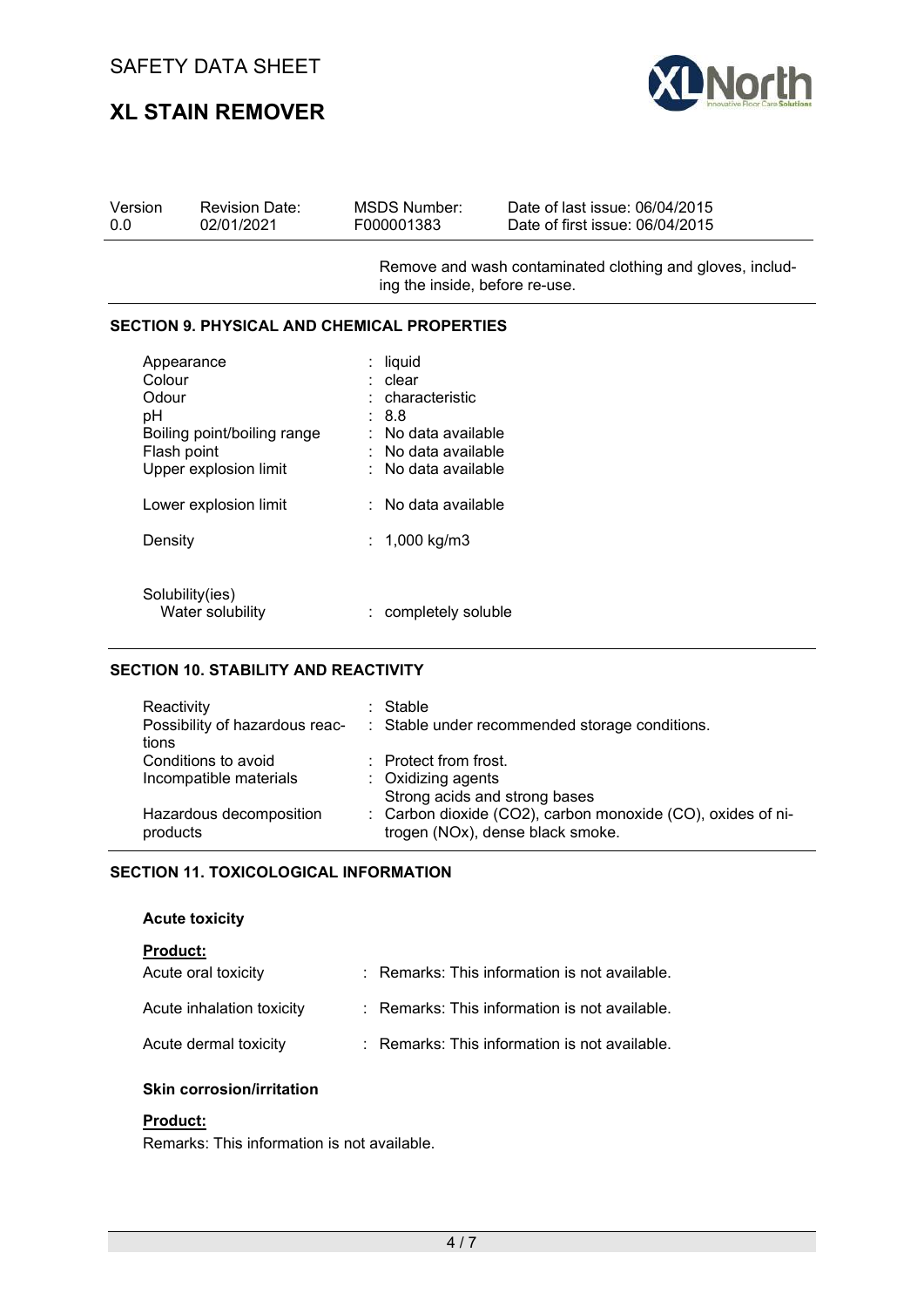# **XL STAIN REMOVER**



| Version<br>0.0  | <b>Revision Date:</b><br>02/01/2021                                                                                                                 | MSDS Number:<br>F000001383 | Date of last issue: 06/04/2015<br>Date of first issue: 06/04/2015                                                                |  |  |
|-----------------|-----------------------------------------------------------------------------------------------------------------------------------------------------|----------------------------|----------------------------------------------------------------------------------------------------------------------------------|--|--|
|                 | Serious eye damage/eye irritation                                                                                                                   |                            |                                                                                                                                  |  |  |
| <b>Product:</b> |                                                                                                                                                     |                            |                                                                                                                                  |  |  |
|                 | Remarks: This information is not available.                                                                                                         |                            |                                                                                                                                  |  |  |
|                 | Respiratory or skin sensitisation                                                                                                                   |                            |                                                                                                                                  |  |  |
| <b>Product:</b> |                                                                                                                                                     |                            |                                                                                                                                  |  |  |
|                 | Remarks: This information is not available.                                                                                                         |                            |                                                                                                                                  |  |  |
|                 |                                                                                                                                                     |                            |                                                                                                                                  |  |  |
|                 | Carcinogenicity                                                                                                                                     |                            |                                                                                                                                  |  |  |
| <b>IARC</b>     |                                                                                                                                                     | human carcinogen by IARC.  | No component of this product present at levels greater than or<br>equal to 0.1% is identified as probable, possible or confirmed |  |  |
| <b>OSHA</b>     | No component of this product present at levels greater than or<br>equal to 0.1% is identified as a carcinogen or potential carcino-<br>gen by OSHA. |                            |                                                                                                                                  |  |  |
| <b>NTP</b>      | No component of this product present at levels greater than or<br>equal to 0.1% is identified as a known or anticipated carcinogen<br>by NTP.       |                            |                                                                                                                                  |  |  |
|                 | <b>SECTION 12. ECOLOGICAL INFORMATION</b>                                                                                                           |                            |                                                                                                                                  |  |  |

| <b>Ecotoxicity</b> |  |
|--------------------|--|
|--------------------|--|

| <b>Product:</b>                                        |  |                            |  |  |  |
|--------------------------------------------------------|--|----------------------------|--|--|--|
| Toxicity to fish                                       |  | Remarks: No data available |  |  |  |
| Toxicity to daphnia and other<br>aquatic invertebrates |  | Remarks: No data available |  |  |  |
| Toxicity to algae                                      |  | Remarks: No data available |  |  |  |
| Persistence and degradability                          |  |                            |  |  |  |
| No data available                                      |  |                            |  |  |  |
| <b>Bioaccumulative potential</b>                       |  |                            |  |  |  |
| No data available                                      |  |                            |  |  |  |
| <b>Mobility in soil</b>                                |  |                            |  |  |  |
| No data available                                      |  |                            |  |  |  |
| Other adverse effects                                  |  |                            |  |  |  |
|                                                        |  |                            |  |  |  |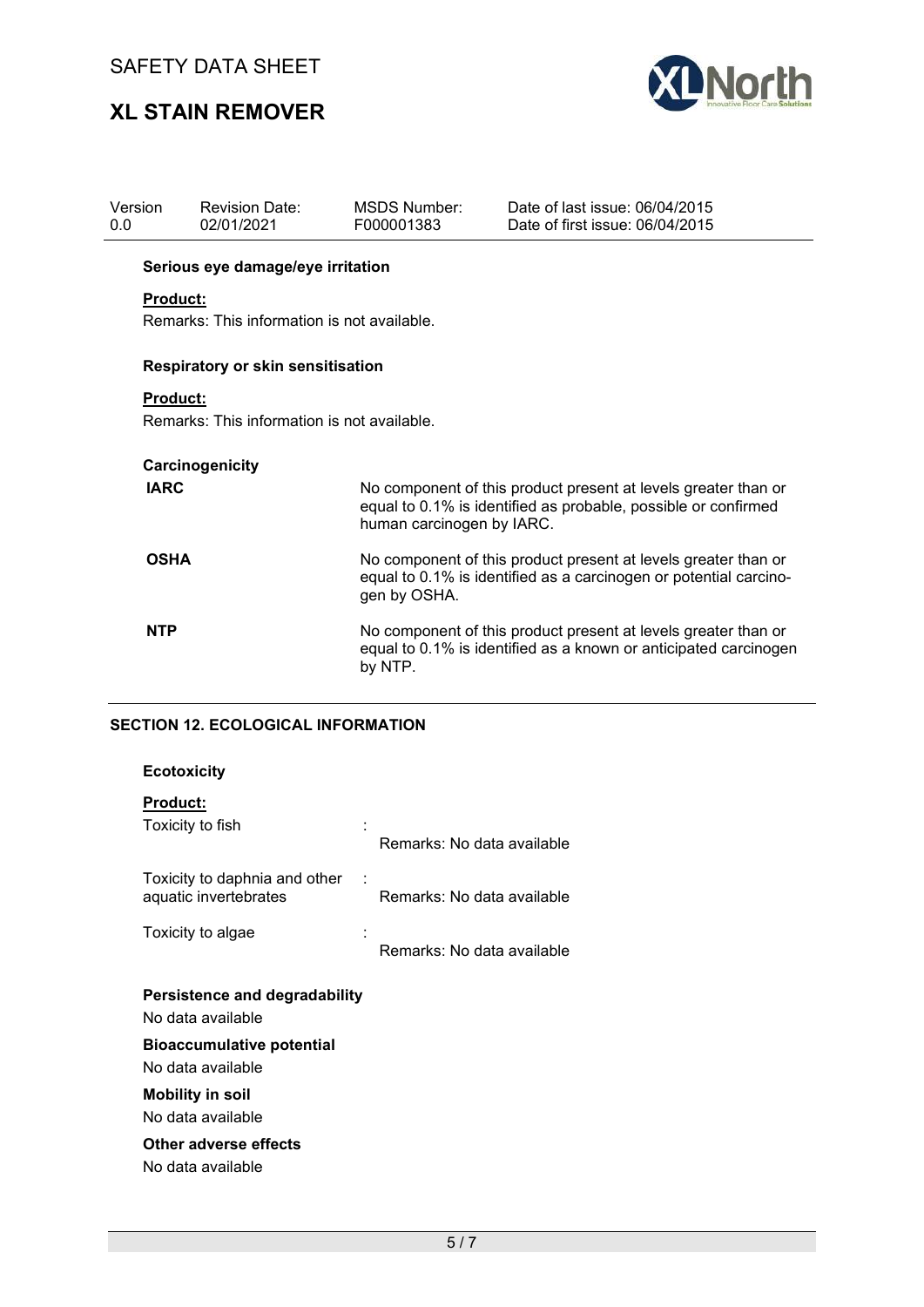# **XL STAIN REMOVER**



| Version | <b>Revision Date:</b> | MSDS Number: | Date of last issue: 06/04/2015  |
|---------|-----------------------|--------------|---------------------------------|
| 0.0     | 02/01/2021            | F000001383   | Date of first issue: 06/04/2015 |

#### **SECTION 13. DISPOSAL CONSIDERATIONS**

| <b>Disposal methods</b> |                                                                                                                                                                              |
|-------------------------|------------------------------------------------------------------------------------------------------------------------------------------------------------------------------|
| Waste from residues     | : Do not dispose of waste into sewer.<br>Dispose of in accordance with local regulations.<br>Can be landfilled or incinerated, when in compliance with local<br>regulations. |
| Contaminated packaging  | : Clean container with water.<br>Empty containers should be taken to an approved waste han-<br>dling site for recycling or disposal.                                         |

#### **SECTION 14. TRANSPORT INFORMATION**

#### **International Regulation**

**UNRTDG**

Not regulated as a dangerous good

#### **IATA-DGR**

Not regulated as a dangerous good

#### **IMDG-Code**

Not regulated as a dangerous good

## **Transport in bulk according to Annex II of MARPOL 73/78 and the IBC Code**

Not applicable for product as supplied.

#### **National Regulations**

#### **49 CFR**

Not regulated as a dangerous good

#### **49 CFR**

Not regulated as a dangerous good

#### **SECTION 15. REGULATORY INFORMATION**

| <b>SARA 302</b> | : No chemicals in this material are subject to the reporting re-<br>quirements of SARA Title III, Section 302.                                                                            |
|-----------------|-------------------------------------------------------------------------------------------------------------------------------------------------------------------------------------------|
| <b>SARA 313</b> | : This material does not contain any chemical components with<br>known CAS numbers that exceed the threshold (De Minimis)<br>reporting levels established by SARA Title III, Section 313. |

#### **California Prop 65**

This product does not contain any chemicals known to State of California to cause cancer, birth defects, or any other reproductive harm.